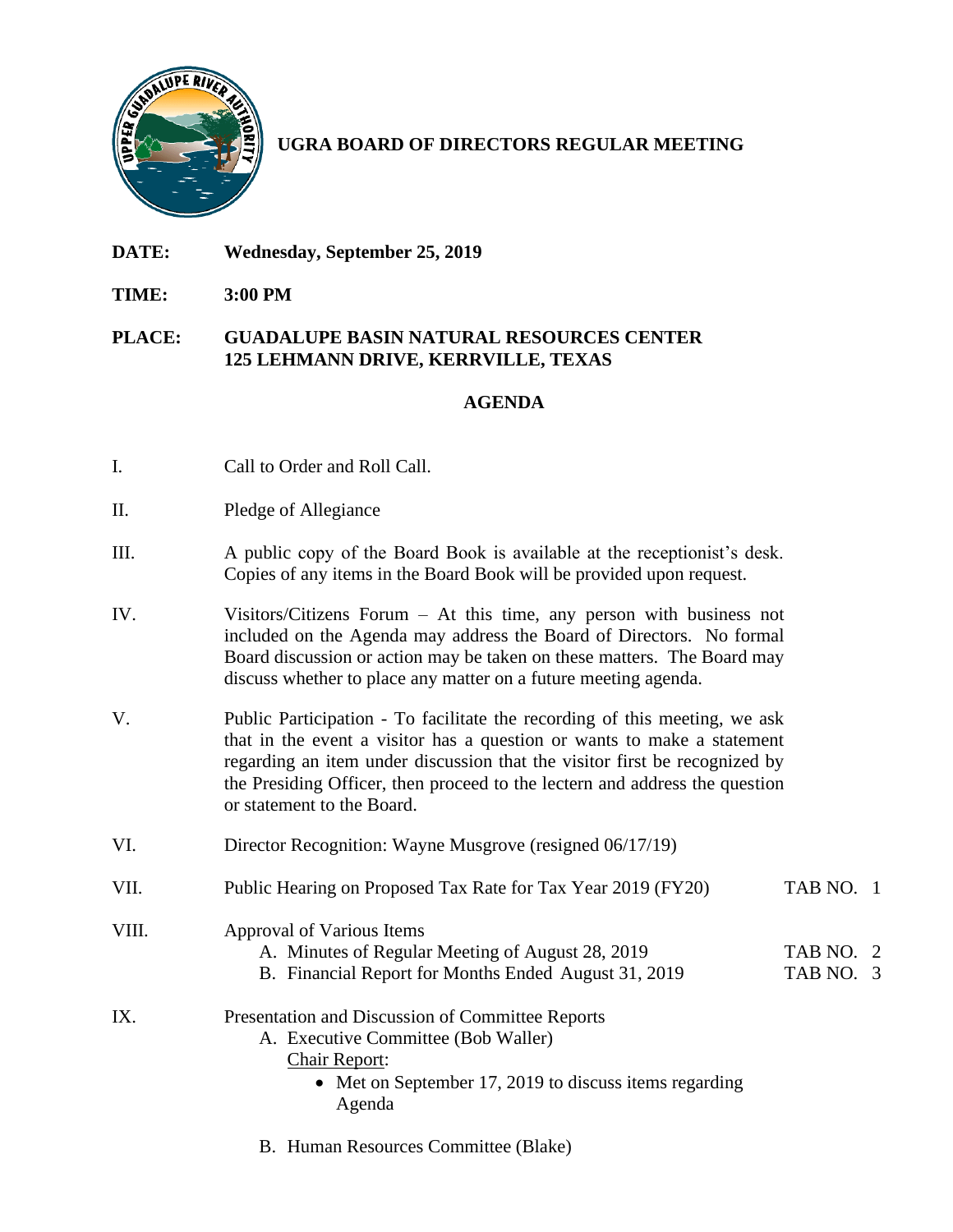|       | Chair Report:                                                                                                                                                                                      |         |     |
|-------|----------------------------------------------------------------------------------------------------------------------------------------------------------------------------------------------------|---------|-----|
|       | • Did not meet                                                                                                                                                                                     |         |     |
|       | C. Outreach and Education Committee (Diane McMahon)<br>Chair Report:                                                                                                                               |         |     |
|       | • "Landscaping to Keep Our River Healthy" seminar report<br>• Riverside Nature Center Water Resource Educational Partnership Update<br>• UGRA 2nd Grade Science Day Update<br><b>Staff Report:</b> |         |     |
|       | • Application update for Rainwater Catchment System Rebate<br>Program                                                                                                                              |         |     |
|       | D. Water Enhancement Program Committee (Bill Rector)<br>Chair Report:<br>• Did not meet                                                                                                            |         |     |
|       | • K-8 Contractor recommendation in Item XVI<br>• Feral Hog ILA in Item XVII<br><b>Staff Report:</b>                                                                                                |         |     |
|       | • Application update for Water Enhancement through Brush<br><b>Management Cost Share Program</b>                                                                                                   |         |     |
|       | E. Water Source Development Committee<br>Chair Report:<br>• Did not meet                                                                                                                           |         |     |
| Х.    | Presentation and Discussion of Activity Reports<br>A. Guadalupe Blanco River Trust (Diane McMahon)<br>• Update<br>B. Plateau Water Planning Group                                                  |         |     |
|       | • Did not meet                                                                                                                                                                                     |         |     |
| XI.   | Discussion and Appropriate Action - Adoption of Fiscal Year 2020<br><b>Budget</b>                                                                                                                  | TAB NO. | 4   |
| XII.  | Discussion and Appropriate Action - Adoption of Maintenance Tax Rate TAB NO. 5<br>for the 2019 Tax Year (FY20)                                                                                     |         |     |
| XIII. | Discussion and Appropriate Action - Water Enhancement Cost Share<br>Program Extension (Brush Management)                                                                                           | TAB NO. | - 6 |
|       |                                                                                                                                                                                                    |         |     |

- XIV. Discussion and Appropriate Action Rainwater Catchment System TAB NO. 7 Rebate Program Extension
- XV. Discussion and Appropriate Action Rainwater Catchment System TAB NO. 8 Cost Assistance Program
- XVI. Discussion and Appropriate Action – Contractor Selection for TAB NO. 9 Constructing Water and Sediment Control Basin K-8 South Fork Ranch